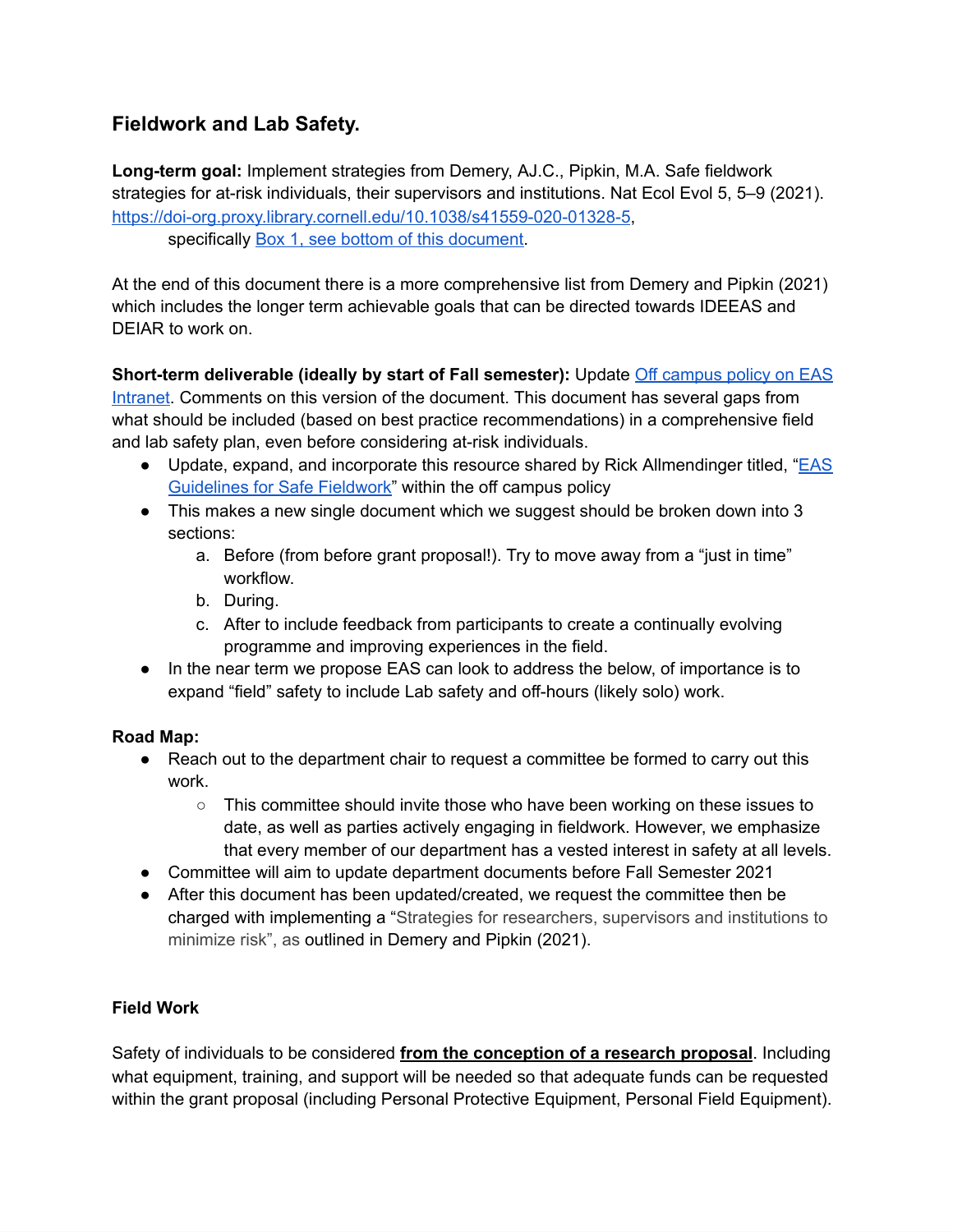Including individuals from different department levels in planning and conception stages of fieldwork development can help mitigate unforeseen complications. Even if those individuals are not participating, the experiences of department members participating in fieldwork at a given level will improve the experience for all. Involve people at different levels in planning and look to address the following:

- 1. Open lines of communication between fieldwork participants and programme leader at all stages.
- 2. Be clear in who else they can raise concerns to, outside the programme leader, before, during, and after fieldwork has occurred. Transparency is important when building trust.
- 3. Specific attention should be paid to minority and gender identity issues raised.
- 4. Honest, pre-trip assessments can be helpful.
- 5. If even one participant has a genuine concern the programme leader should have alternative fieldwork plans in place and be prepared to shift sites.

Lone working in a field, should this be permitted/is this absolutely the only way to get data? If so, a written communication plan that gives notice of field plans is a way to maintain consistent communication with a point of contact ("buddy system").

Currently there is no formal training required or suggested prior to field work. This should include, but is certainly not limited to (with some examples):

- 1. Provide training to supervisors on how to be an effective mentor to diverse individuals.
	- a. This training should provide clear lines of communication for anyone conducting fieldwork, regardless of the researcher's institutional affiliation (for example, a visiting researcher working with faculty and field sites managed by the institution).
- 2. First Aid training.
	- a. CPR and Basic first aid and CPR training <https://emergency.cornell.edu/training/> Further CPR/First Aid Resources <https://cuems.cornell.edu/cpr-firstaid/> [https://cornell.sabacloud.com/](https://emergency.cornell.edu/training/)
	- b. Wilderness First Responder Courses <https://scl.cornell.edu/coe/pe-courses/fall-pe-courses/wilderness-medicine/wfa> <https://www.nols.edu/en/coursefinder/courses/wilderness-first-responder-WFR/>
- 3. Deescalation training.
	- a. This training should be for effective management of both internal conflict resolution within the group as well as providing skills relevant to the field when dealing with other stakeholders and the wider public.
	- b. When field work is international this will likely require additional considerations regarding the laws, culture, and norms of the country being visited.
- 4. Bystander intervention training
	- a. [https://health.cornell.edu/initiatives/campaigns-materials/intervene-bystander-ca](https://health.cornell.edu/initiatives/campaigns-materials/intervene-bystander-campaign) [mpaign](https://health.cornell.edu/initiatives/campaigns-materials/intervene-bystander-campaign)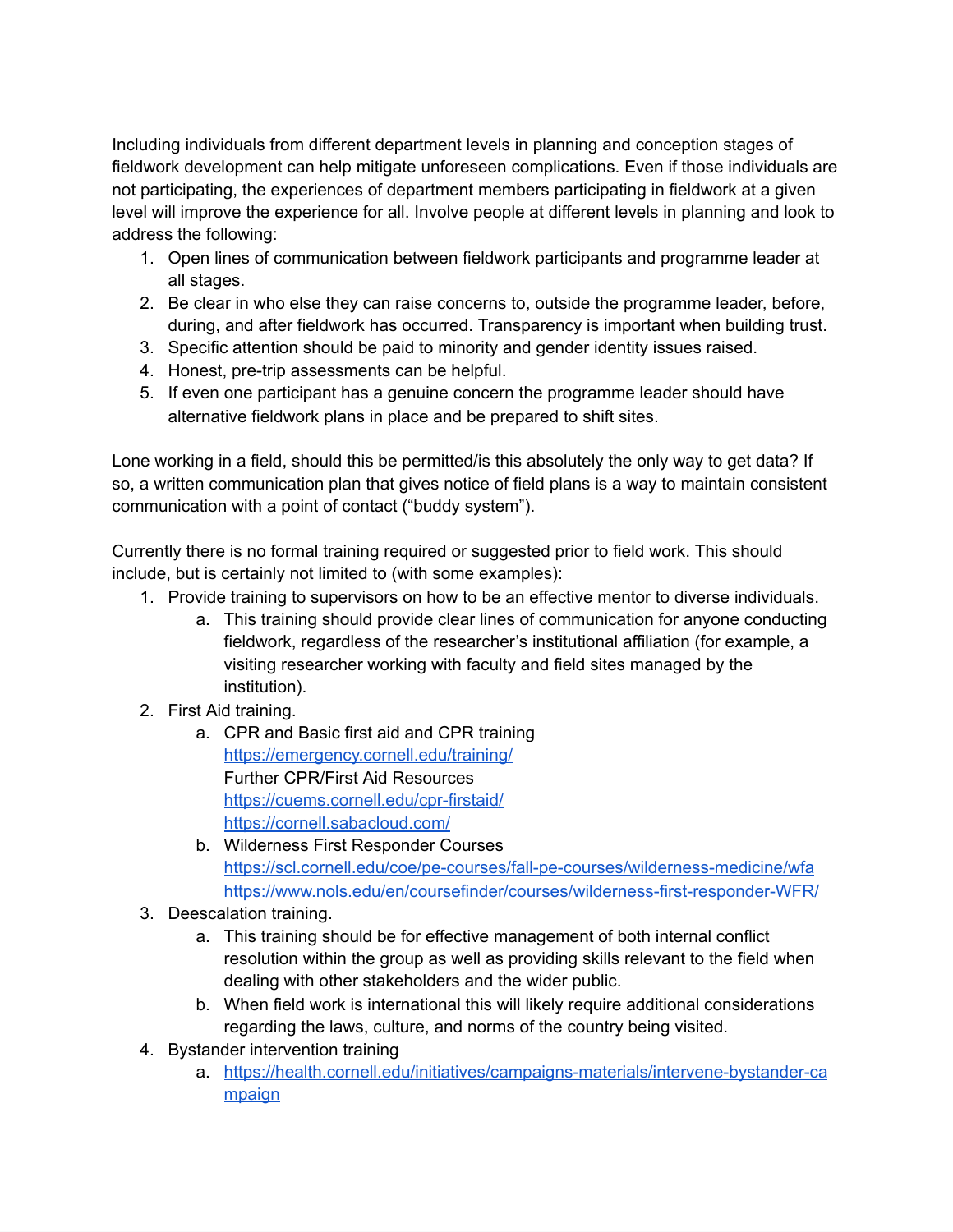- 5. Implicit bias training
	- a. [https://gradschool.cornell.edu/diversity-inclusion/faculty-resources/implicit-bias-re](https://gradschool.cornell.edu/diversity-inclusion/faculty-resources/implicit-bias-resources/) [sources/](https://gradschool.cornell.edu/diversity-inclusion/faculty-resources/implicit-bias-resources/)
- 6. Office of Global Learning as possible resource for international work.
	- a. <https://globallearning.cornell.edu/>

EAS can supply:

- Hi-vis clearly branded safety vests or other "Uniforms"
- Safety cards with information on (IDEEAS to provide template)
- Car Vehicle Magnets
- Suggestion to explore possible corporate sponsorship for personal field equipment through the department or CALS level?
- For students not familiar with the outdoors we propose that EAS (or maybe a CALS level intitivate?) can host a workshop/annual event which covers the basics of being outdoors in rural settings for prolonged periods of time.
	- Could be expanded to include other safety training (ie. lab safety, lone working, and working late at night safety).
- Cornell Outdoor Education offers Gear Rentals, which can help offset cost of acquiring equipment: <https://scl.cornell.edu/coe/outfitting>
- A document for participants to sign. This facilitates an honest discussion on what is expected of the participants and what they can expect from EAS in keeping them safe.
	- IDEEAS Fieldwork Action Team will check to make sure we are in compliance with Cornell Policy.

#### **Lab Work**

Encourage the use of the rave guardian app to promote campus safety. Particularly if working outside normal office hours or lone working. Safety timer function could be very useful.

#### <https://www.cupolice.cornell.edu/campus-safety-security/rave-guardian-app/>

Regular Lab meetings are important, and should include :

Safety moments

Regular reviews of policies, including whistleblower procedures.

DEI issues

Shared space coordinations

Mentorship in the Lab is a huge part of learning techniques and other informal protocols.

Groups can get tight and exclusive

Lack of someone to guide you can lead to quick fall out and dangerous mistakes Suggest formal mentoring programs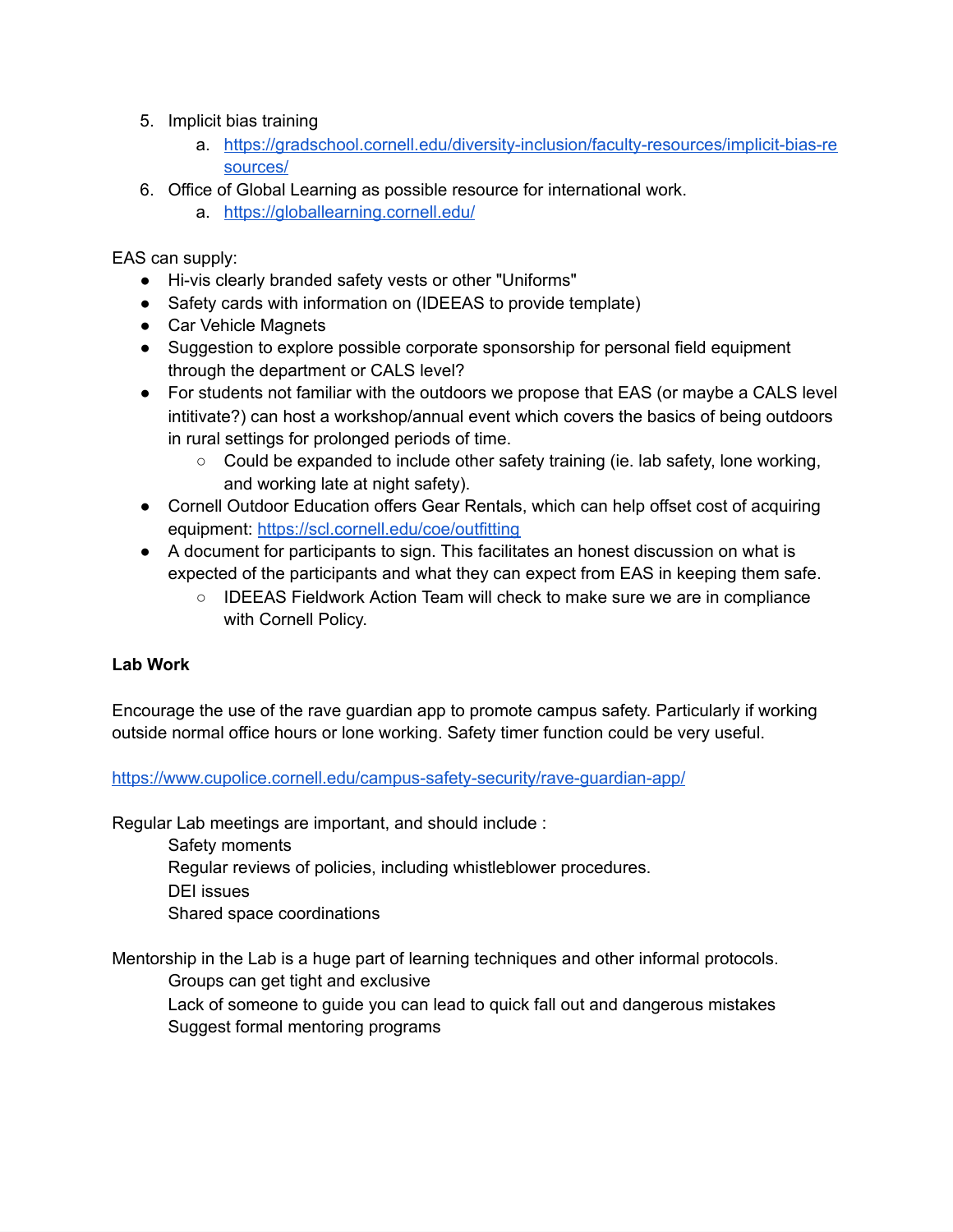#### **Suggested Resources from URGE and IDEEAS Fieldwork Action Team**

At-Risk Individuals Safe Fieldwork Strategies for At-Risk [Individuals](https://www.preprints.org/manuscript/202008.0021/v1)

LGBT Fieldwork <https://eos.org/features/the-challenges-of-fieldwork-for-lgbtq-geoscientists>

The Fieldwork Initiative <http://fieldworkinitiative.org/>

It's time to change the geosciences' outdated, exclusionary, and ableist field requirements <https://sisterstem.org/2020/07/22/its-time-to-change-the-geosciences-field-requirements/>

Accessible Earth <https://www.geo.arizona.edu/AccessibleEarth>

The Enabling Remote Activity Project <https://projects.kmi.open.ac.uk/era/>

Creating Spaces for Geoscientists with Disabilities to Thrive <https://eos.org/opinions/creating-spaces-for-geoscientists-with-disabilities-to-thrive>

CALS Resources <https://cals.cornell.edu/diversity-inclusion/fieldwork>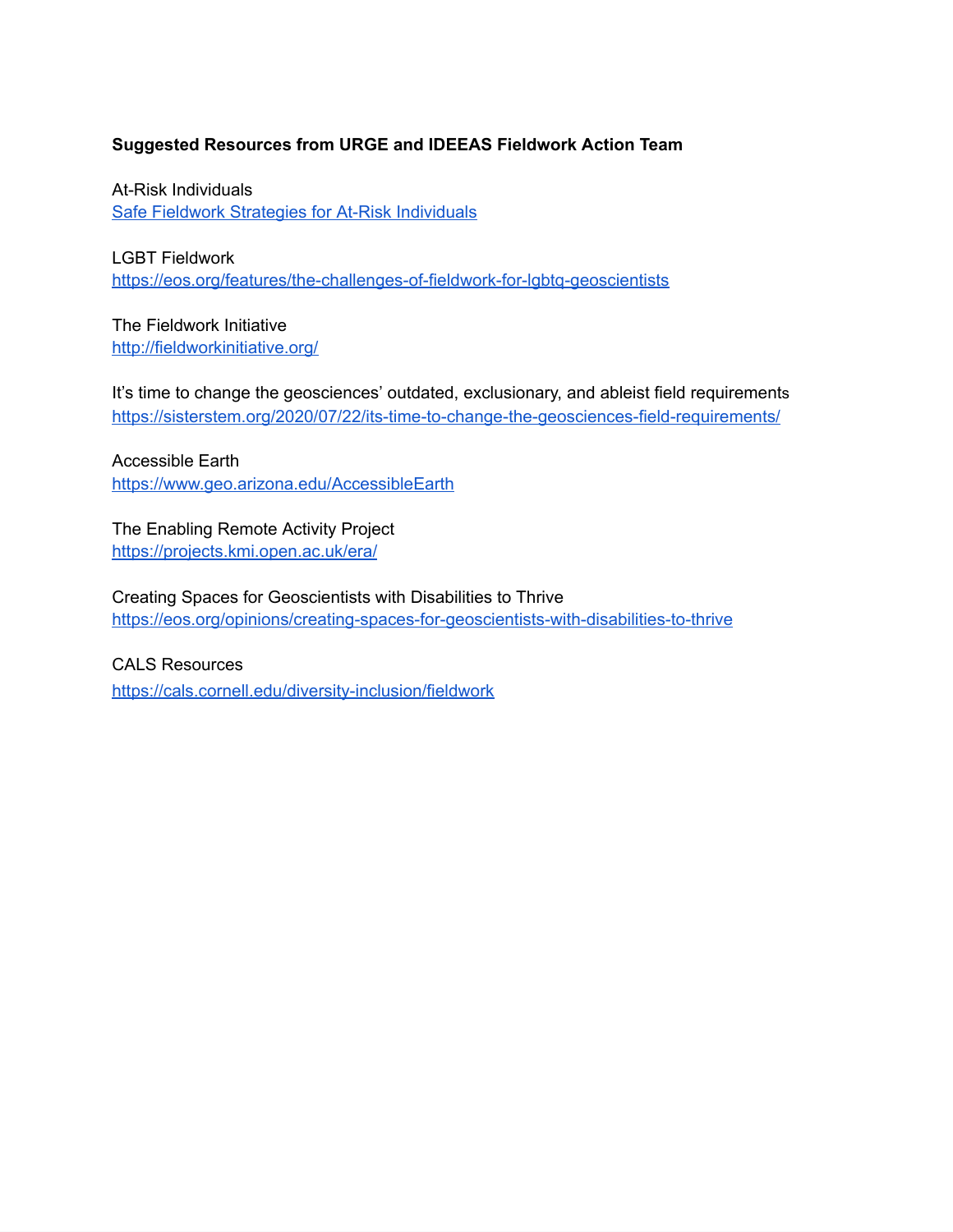### Box 1 Strategies for researchers, supervisors and institutions to minimize risk

#### **A. What can researchers do to minimize risk to themselves on a field site?\***

- 1. Talk with colleagues and supervisors about the risks, preparations to minimize risk, and reporting mechanisms. Be aware that the conversation will likely be difficult and will require mental and emotional readiness by both parties. If a supervisor is dismissive of this conversation, individuals should be aware that they can and should reach out to additional mentors, institutional or industry advocates (for example, an ombudsman, Equal Employment Opportunity officer, Diversity and Inclusion administrators, Student Disability Services or other trusted professionals to have this conversation).
- 2. The scale of risk can depend on the country in which the fieldwork is conducted (for example, elements of identity such as sexual orientation may be criminalized). At minimum, be aware of and abide by any international laws and customs in addition to local foreign laws, current political climate, actual degree of law enforcement, and mandate a conversation between researcher and supervisor to establish an emergency contingency plan.
- 3. Contact others (especially those who share an at-risk identity) that have previously used a field site at a location where there is a history of risk. It is recommended that researchers document all known cases of risk at that location.
- 4. Take advantage of training opportunities to increase field safety and promote awareness (for example, self-defence courses, first aid, safety aids and cultural history courses about the location of the field site).
- 5. Know who manages the field site(s) and inform the field managers when and where you will be at those locations.
- 6. Introduce yourself to the neighbours surrounding the field property, or leave a short note informing neighbours about research being conducted at nearby locations and who will be conducting the research. It is advisable to also include contact information, preferably information that clearly demonstrates affiliation with the research institution to provide additional credibility.
- 7. Engage in fieldwork with another person, when possible. When this is not possible, have a point of contact (preferably the supervisor) who is aware of your whereabouts and expected schedule on a given day. A written communication plan that gives notice of field plans is another way to maintain communication with a point of contact.
- 8. Always carry credentials in case someone challenges why you are at the field site. These include photo identification (driver's license, passports, institution identification) and relevant permits. Any additional form of identification that clearly demonstrates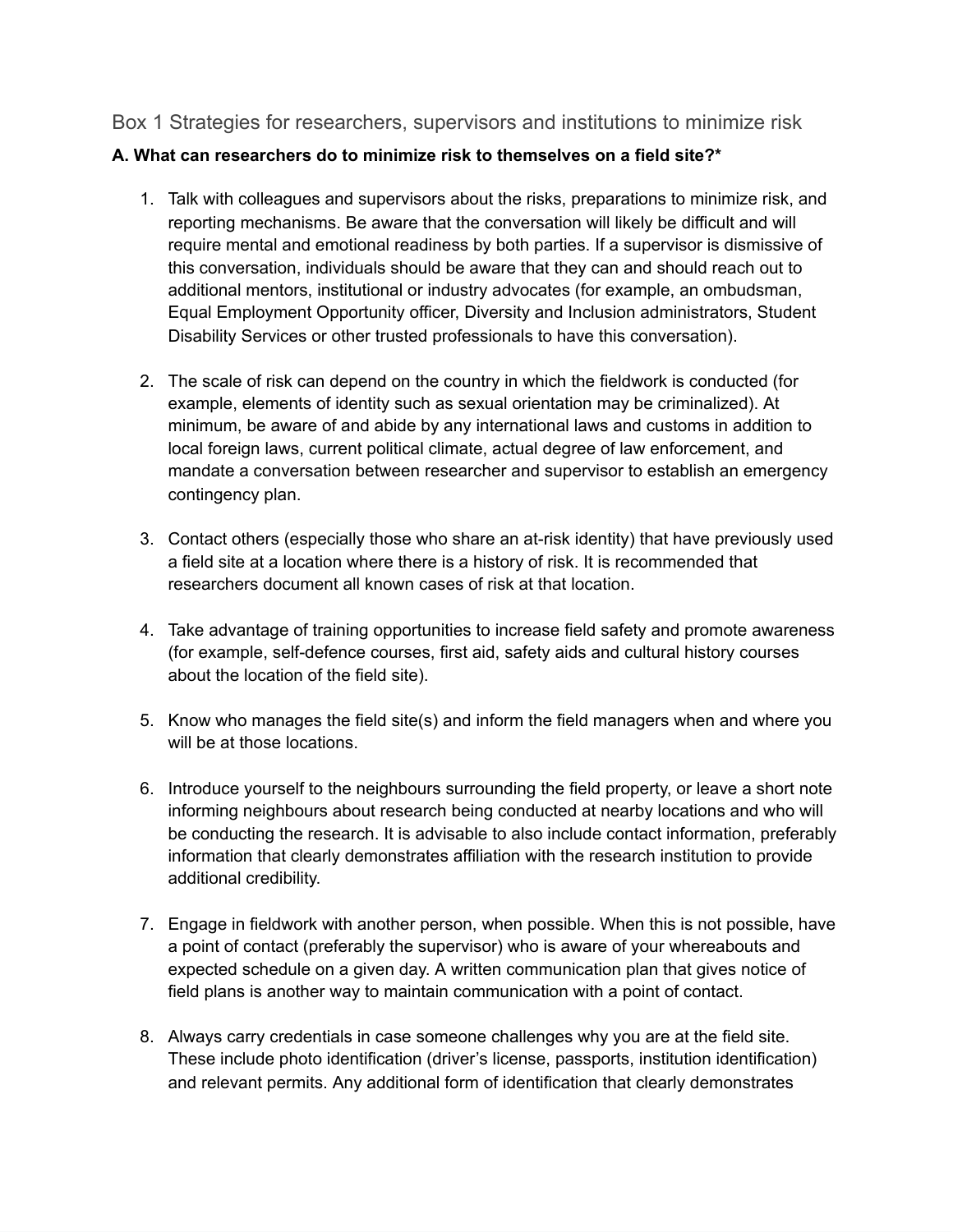affiliation with the research institution can also be helpful (that is, university apparel, institution bumper stickers or car magnets, and so on).

9. If at any time you feel unsafe, you should contact your supervisor to discuss ways to modify the project. While supervisors may work closely with researchers, they often do so outside of the field site, and therefore may not know of the risks and dangers encountered therein. It is paramount that at-risk individuals advocate for themselves.

*\*If you are establishing your own field site and/or are supervising others, review sections B and C for additional strategies.*

### **B. In the event that an at-risk individual's supervisor is unwilling to help minimize risk, the individual should leverage available resources at their institution:**

- 1. Create a support group for (1) reporting and documenting risk and (2) gathering witnesses to help showcase the level of threat. The support group might range from peers, a counsellor, to established institutional services.
- 2. Report the risk and the supervisor, following the institution's established reporting policy or office (see section A for examples). This report can include documentation of the risk (for example, recordings of a verbal altercation, written correspondence to an inactive supervisor, photo documentation of a slur and so on).
- 3. Reach out to the departmental officer in charge of reporting situations to higher echelons of administration who would provide administrative and legal support for the researcher. There are laws in place to maintain the safety of researchers.

#### **C. What can supervisors do to support at-risk individuals?**

- 1. Self-educate on the experience of your team member's identity, and the corresponding risk that they may encounter in the field. *This does not involve asking researchers to relive trauma surrounding their identity as a source of education*. Rather, use available resources to self-educate. First-person accounts and resource compilations are available (see Table 1). Furthermore, self-educate on the politics, demographics and culture of the areas surrounding established field site(s), in order to be fully aware of potential risks.
- 2. Prior to fieldwork, contact relevant institutional offices for risk management on how to best manage risk in the field and identify resources for researchers to identify the social landscape in which the field site(s) is(are) situated and identify potential risks.
- 3. Create a field risk management plan that discusses risk at established field sites. This document should detail potential risks and identify mitigation(s) for that risk. This document should also act as a living document for recording safety incidents. Copies of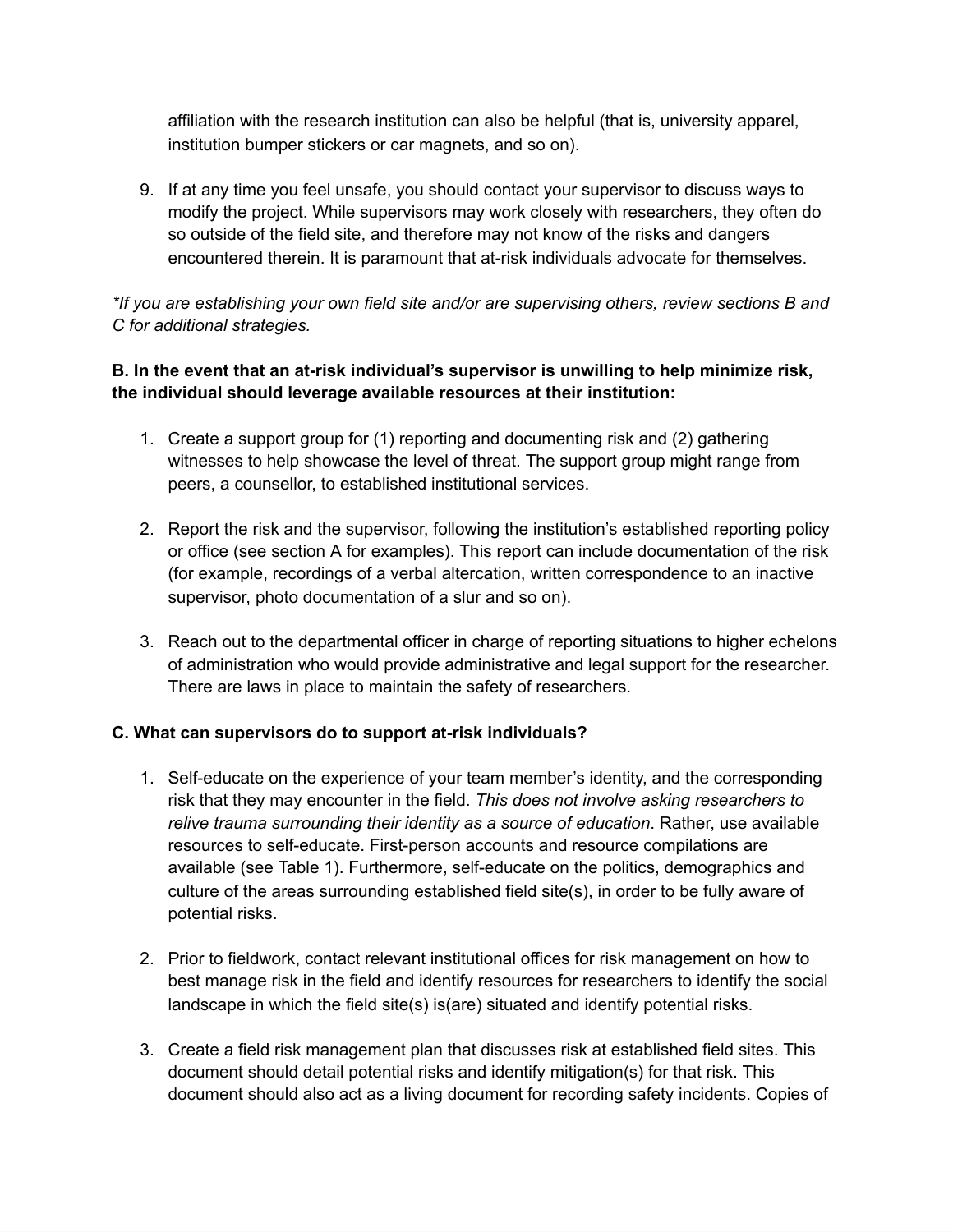these should be carried with fieldworkers on their person as well as left in the workplace or lab.

- 4. Provide materials to clearly identify researchers and their purpose (for example, signs for vehicles and field sites, safety vests and so on). These items should be provided for the researcher so that their use is easily implemented.
- 5. Have a conversation with all research team members on the risks and preparations to minimize risk. This can include a statement that certain demographics may be at higher risk, and that the supervisor is available to discuss with any researcher about concerns and proactive measures. Educational resources, such as this document, should be made available to all researchers, who can then self-select to engage in a conversation about safety issues surrounding their specific identity(ies).
- 6. Create a time and space to talk to research team members specifically about fieldwork safety concerns in advance of the field season, and touch base with them throughout the season to address new concerns. As a reminder, this is an uncomfortable reality and merits the need to establish a space and time for both parties (researcher and supervisor) to be ready and willing to engage in this important discussion.
- 7. Even after education, supervisors that do not share the same identity as their researchers will be unaware of all potential risks to researchers. If researchers bring up potential or experienced risks, validate their experiences and assist in modifying the project so that they can safely continue conducting research.
- 8. The scale of risk can increase dramatically in an international field site. At minimum, be aware of and abide by any international laws and customs in addition to local foreign laws, current political situations, actual degree of law enforcement, and mandate a conversation with the researcher. Furthermore, this conversation should include allies in the field — collaborators and/or supervisors at the international field site — to discuss any safety concerns that the researcher may not be aware of.
- 9. At established field sites, introduce researchers (via e-mail or in-person) to the manager of those locations, if they exist. If there are multiple managers, researchers should be introduced to each manager to minimize any miscommunication that could lead to increased risk.
- 10. When possible, show new researchers established field locations, teach them about the specific concerns of that field location, and inform them of the resources in accordance with established safety plans. The resources should have contact information about field site personnel relevant to research and safety (for example, contact information of the local police department).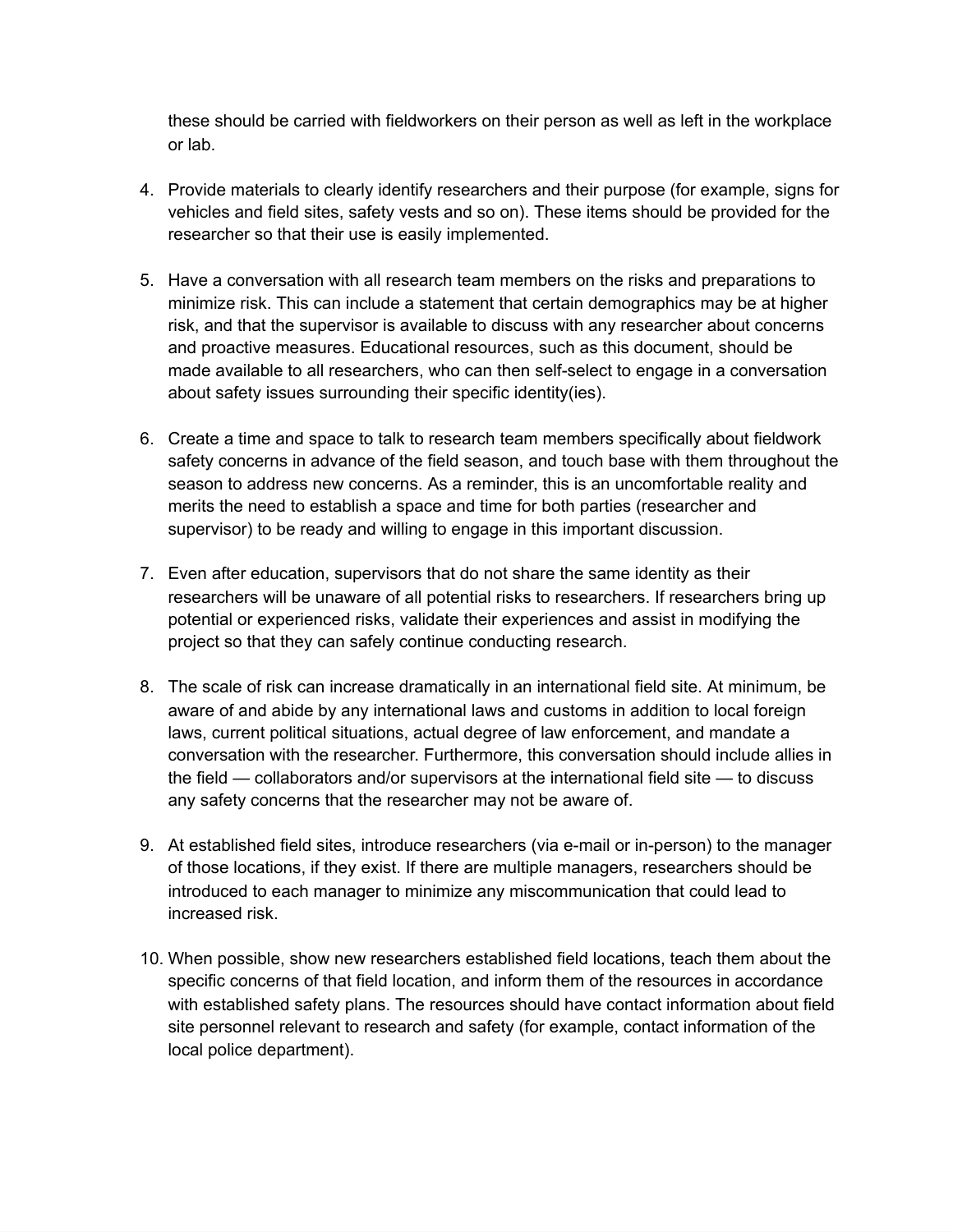- 11. Assist researchers in establishing safe housing before arriving at the field location. A safe and secure housing location includes the following: researchers are able to secure food, travel safely to and from field sites, and there are supportive points of contact in the local community.
- 12. Review and agree upon fieldwork and safety plans with the researcher before any fieldwork begins.
- 13. Actively engage with researchers on how to reorganize fieldwork practices if and when there are restrictions on movement; for example, local ordinances limiting activity (that is, curfew, stay-at-home orders and so on).

#### **D. What can departments and institutions do to support at-risk individuals?**

- 1. Make a general field safety, harassment training and first aid course available and mandatory for all researchers to attend in the institution or department.
- 2. Make a list of resources available about diversity in the sciences, barriers to entry in the sciences and safety concerns (see Table 1 as well as the list of references).
- 3. Regularly re-evaluate all current department and institutional practices to remove barriers to inclusion in safety practices. Develop a proactive plan to alter detrimental (anti-inclusion and equity) practices and document the process to increase transparency of decision-making.
- 4. Inform and advise supervisors and research groups about the benefits of acting responsibly and with care, as well as legal and social ramifications if they fail to invest in researcher safety during university-sanctioned fieldwork.
- 5. Provide training to supervisors on how to be an effective mentor to diverse individuals. This training should provide clear lines of communication for anyone conducting fieldwork, regardless of the researcher's institutional affiliation (for example, a visiting researcher working with faculty and field sites managed by the institution).
- 6. Ensure field course locations and housing are appropriate, safe and equitable for all identities. Solicit regular, anonymized feedback from field researchers to determine the climate and safety of field sites and accommodations, and engage supervisors in responding to this feedback.
- 7. Ensure that all department- or institution-managed field sites are clearly labelled as a part of the institution. On this signage, include acceptable activities allowed at such locations (for example, birdwatching, dog walking, no public access).